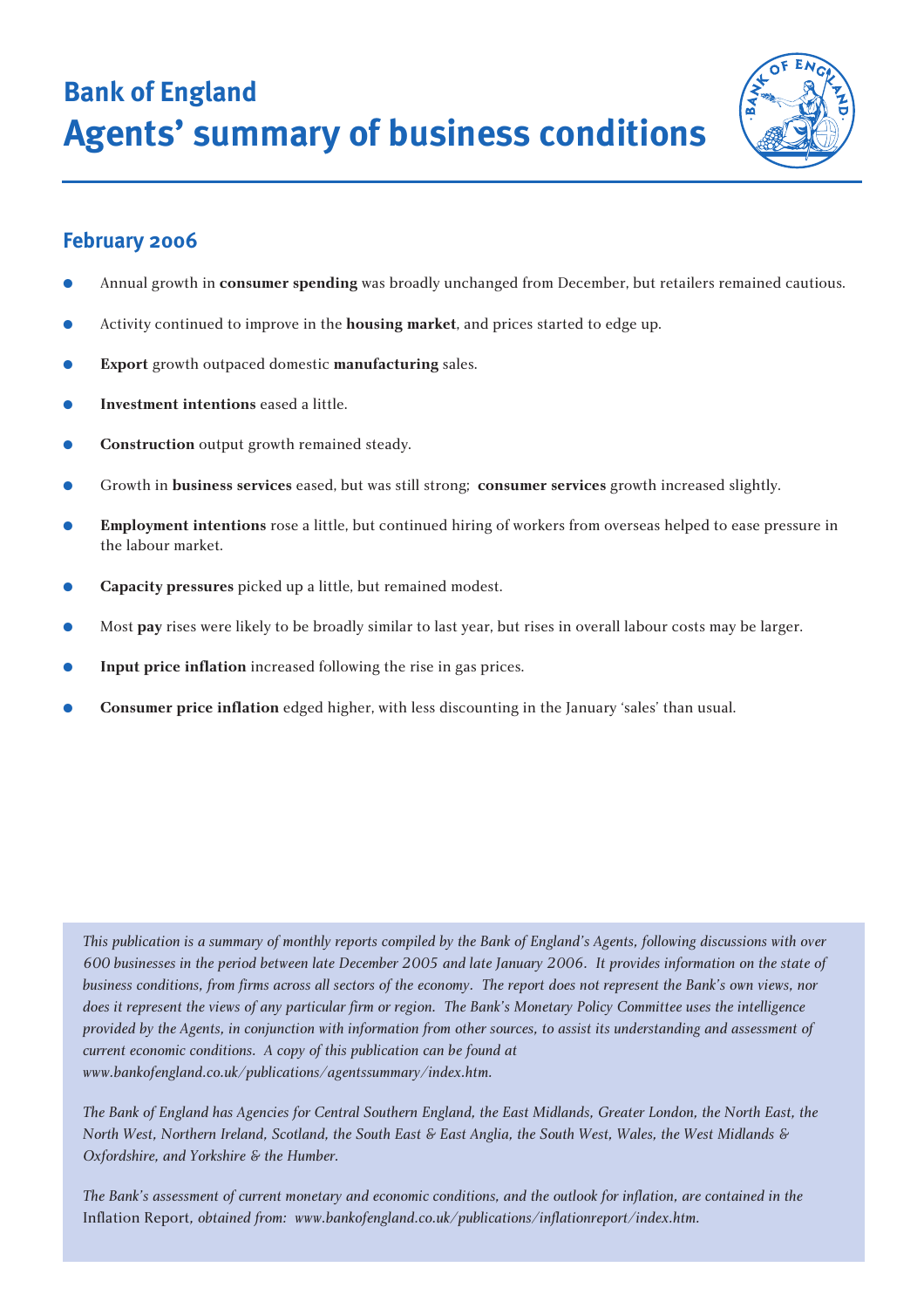# **DEMAND**

#### Consumption and housing

Overall, the Agents reported that annual growth in consumer spending levelled off in January. In December, sales picked up sharply, although they were also volatile from week to week. Spending in January was steadier through the month, but year-on-year growth was broadly in line with December as a whole. Sales of electronic items remained strongest. Once again, demand for more traditional household goods was weaker. Most retailers were surprised by the extent of the upturn in sales over the festive period. In contrast to previous years, the resulting low stocks of goods meant that stores were able to sell more goods at full price, rather than reducing margins. But despite the continued growth in sales into January, many retail contacts remained cautious about the outlook for the near future and throughout 2006.





(a) A score of zero indicates that sales or turnover were unchanged in the latest three months compared to a year earlier. A positive (negative) score indicates sales or turnover were higher (lower) than a year earlier. Fo Pike (2005).

Consumer services growth picked up slightly in January (Chart 1).(1) Demand for leisure services was good, with encouraging signs for summer holiday bookings alongside the continued popularity of air travel. Spending in pubs and restaurants was generally weak, but there were some reports that demand had begun to pick up.

The recent resurgence in housing market activity continued, with estate agents reporting that the momentum in demand was sustained into the New Year. More first-time buyers were making enquiries, and sales continued to increase. Given the variable quality of unsold property remaining on the market, some estate agents were even chasing new instructions in an attempt to meet demand. House prices have started to edge up, and most contacts expect modest inflation over the course of 2006.

This pickup in demand was also evident in the new build market: housebuilders were finding it a little easier to sell properties, and in some cases were able to scale back the incentives they were offering. There still appeared to be an over-supply of apartments. Delays and problems in getting planning permission for new developments were continuing to restrain new housing supply.

### Exports and imports

Export growth was broadly unchanged in January. The United States, the Middle East and the Far East were the strongest markets for UK export growth. But there were further reports of a gradual increase in demand from the euro area. Those firms performing strongest were typically producing specialised products, including capital and construction equipment to meet demand from the Far and Middle East.

Import growth may also have strengthened, partly reflecting retailers restocking following the better-than-expected Christmas. Growth was strongest in goods from the Far East, as UK manufacturers re-sourced materials and components.

#### Investment

Contacts' investment intentions edged down in January (Chart 2). The price of energy has influenced investment decisions by some contacts, but there was also a general mood of greater caution in the face of uncertainty about future demand and other calls on cash, notably for pension funding. Some capital goods suppliers have seen customers defer orders. Investment that was taking place was normally focused on reducing cost rather than expanding capacity. The two main exceptions were retail, where companies continued to invest in new stores and upgrading older ones; and professional and financial services, where demand in the economy has been strongest.

**February 2006**

<sup>(1)</sup> For more information on the Agents' scores, see Ellis, C, and Pike, T (2005), 'Introducing the Agents' scores', *Bank of England Quarterly Bulletin*, Winter, pages 424–30, available at www.bankofengland.co.uk/publications/quarterlybulletin/qb050401.pdf.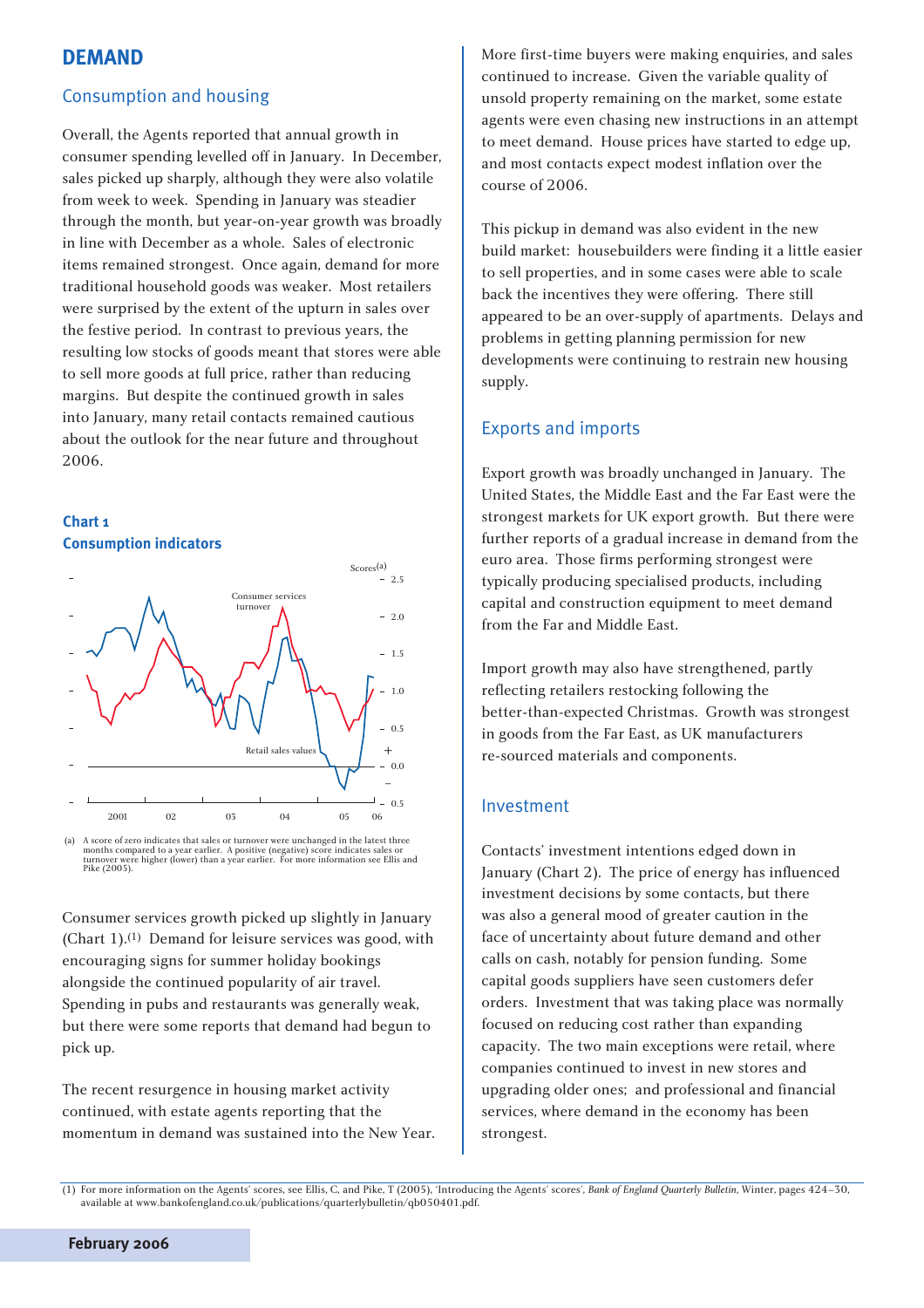#### **Chart 2 Investment intentions**



# **OUTPUT**

# Primary production

Agricultural output continued to fall modestly. Oil and gas production rose recently, but the long-term decline in those sectors also looked set to continue. And there were signs that coal production could decline further, as some mines shut down without replacements opening.

### Manufacturing

Output for domestic sale was broadly unchanged on a year ago. Exports took up the slack to some degree. Output growth was increasingly concentrated in particular sectors, such as aerospace and chemicals. Only a small number of companies had shut down production for longer than usual in December in response to high gas prices; and, given the recent easing in the spot price, contacts were generally more optimistic that output could be maintained at the higher price level.

### Construction

Construction output continued to grow steadily. But the composition of demand may change in the future. In particular, although public sector demand was strong, contacts from several regions were concerned that its current strength would not be sustained. However, there were signs that demand from the private sector may be increasing: commercial office activity strengthened, alongside robust demand from the retail sector. And some housebuilders were reviewing their building plans in the light of the recent upturn in the housing market.

### Services

While growth in most areas of business services remained rapid, with strong activity in areas such as mergers and acquisitions and IT services, the overall pace of expansion eased a little in January. Many contacts, particularly in accountancy, also noted the likely fall-off in new work during the course of this year, following the completion of work arising from the regulatory changes last year. Demand for other business services was also a little patchier than it had been in 2005, with a mixed picture of demand in the training, advertising and haulage sectors. But growth in consumer services turnover was slightly higher in January, continuing the gradual pickup in growth seen in recent months.

# **EMPLOYMENT**

There were some tentative signs that companies may be starting to revise up their employment plans in 2006, but with some variation around the United Kingdom. While the manufacturing sector continued to shed jobs in the face of overcapacity, employment intentions in the services sector, and particularly business services, picked up a little. This was due to several sectors notably the professional and financial services sectors seeing continued rapid growth in demand. However, at the same time, public sector demand was easing. Recruitment from abroad was also strong, with a number of contacts increasingly hiring migrant workers to fill more skilled roles than had previously been the case. Overall, labour market conditions slackened slightly.

# **CAPACITY UTILISATION**

Capacity pressures picked up slightly in January (Chart 3). In manufacturing, continuing consolidation and the relocation of production overseas was gradually reducing the degree of spare capacity remaining in the United Kingdom. And some areas of manufacturing, where demand had picked up, were facing more capacity pressure. Most service sector companies had ample spare capacity to meet demand. But a lack of capacity to meet demand was present in specific sectors, such as in professional and financial services. In these instances, offshoring was alleviating some of the constraints.